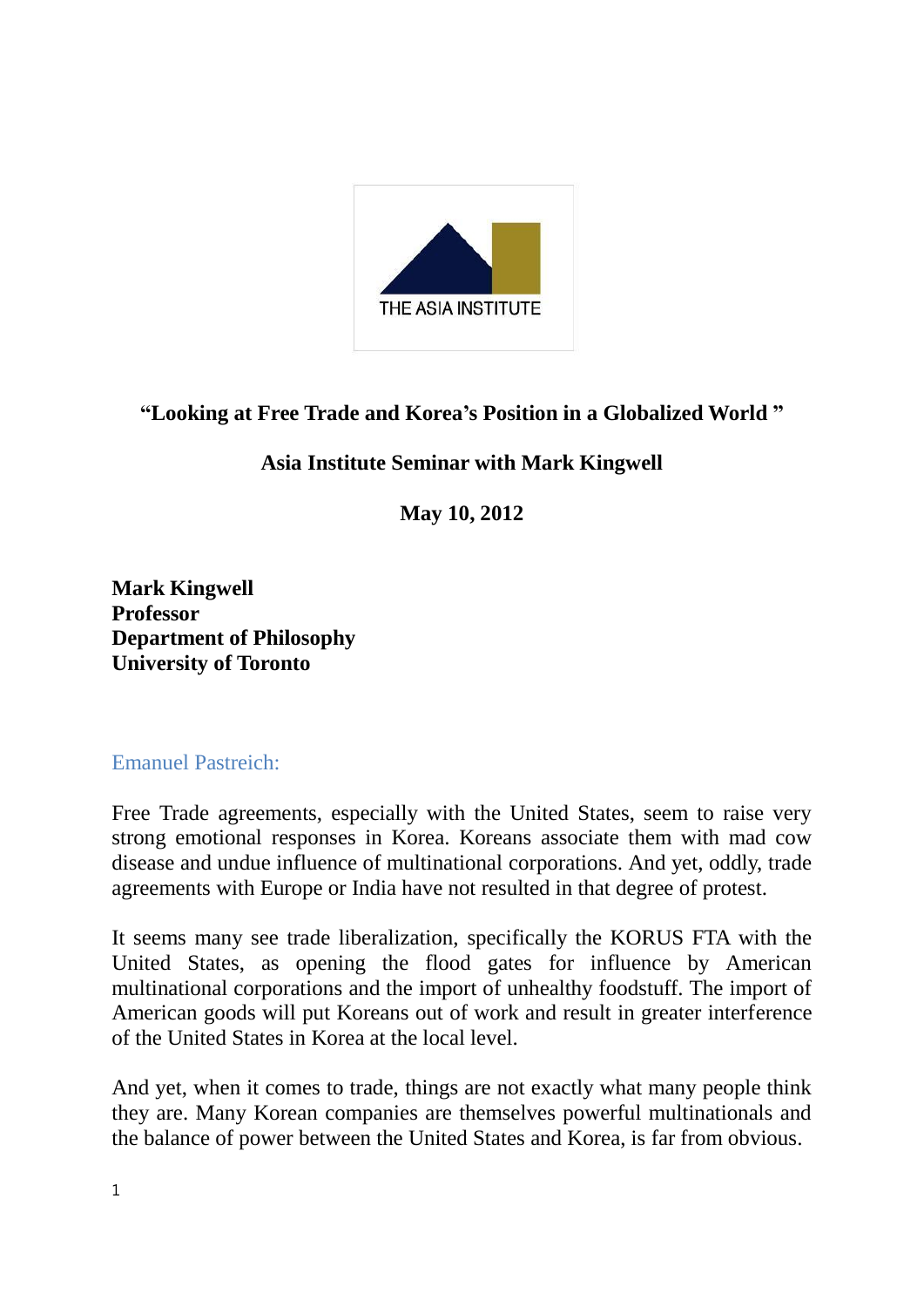Koreans run around worrying that Americans will come in and just buy up valuable Korean companies and dominate the nation. But in fact, Korea is likely to invest far more in the United States than the United States could possibly invest in Korea over the next decade. If there is a problem in trade, it cannot be reduced to an America vs. Korea equation.

### Mark Kingwell:

Some years ago, Canadians went through a similar debate concerning the North American Free Trade Agreement (NAFTA) with the United States and Mexico; but there are two significant differences between Canada's relationship with the United States and Korea's. First, Canada is a resource-rich country. Our historical identity is as lumbermen and hewers of wood or drawers of water and will likely continue to determine our future, at least its immediate version, with respect to the rest of the world.

Witness, for example, the current debate over use of petroleum extracted from the bitumen deposits (they are called "tar sands" if you are a critic of the extraction; "oil sands" of you are not) of Canada. So one question is whether we should export this oil to the United States or to China. The question is sensitive within the context of our relationship with the United States, but either way there is no question that Canada is a net exporter, here, of resources rather than talent, expertise, or technology.

### Emanuel Pastreich:

Canada is of course evolving quickly, aided by the climate change which may open up the northern regions to development, by the global demand for natural resources by the global economy. One has the sense that the Canada of the future may be quite different from what we have witnessed so far.

### Mark Kingwell:

Korea's situation is different from that of Canada because of its unique resource footprint: the resources in play in Korea are people, ideas, culture, and creativity. The remarkable quality of those of resources is that they are potentially renewable. Moreover, such human resources can produce far more lasting net gains for society because those resources are part of development of concepts for new products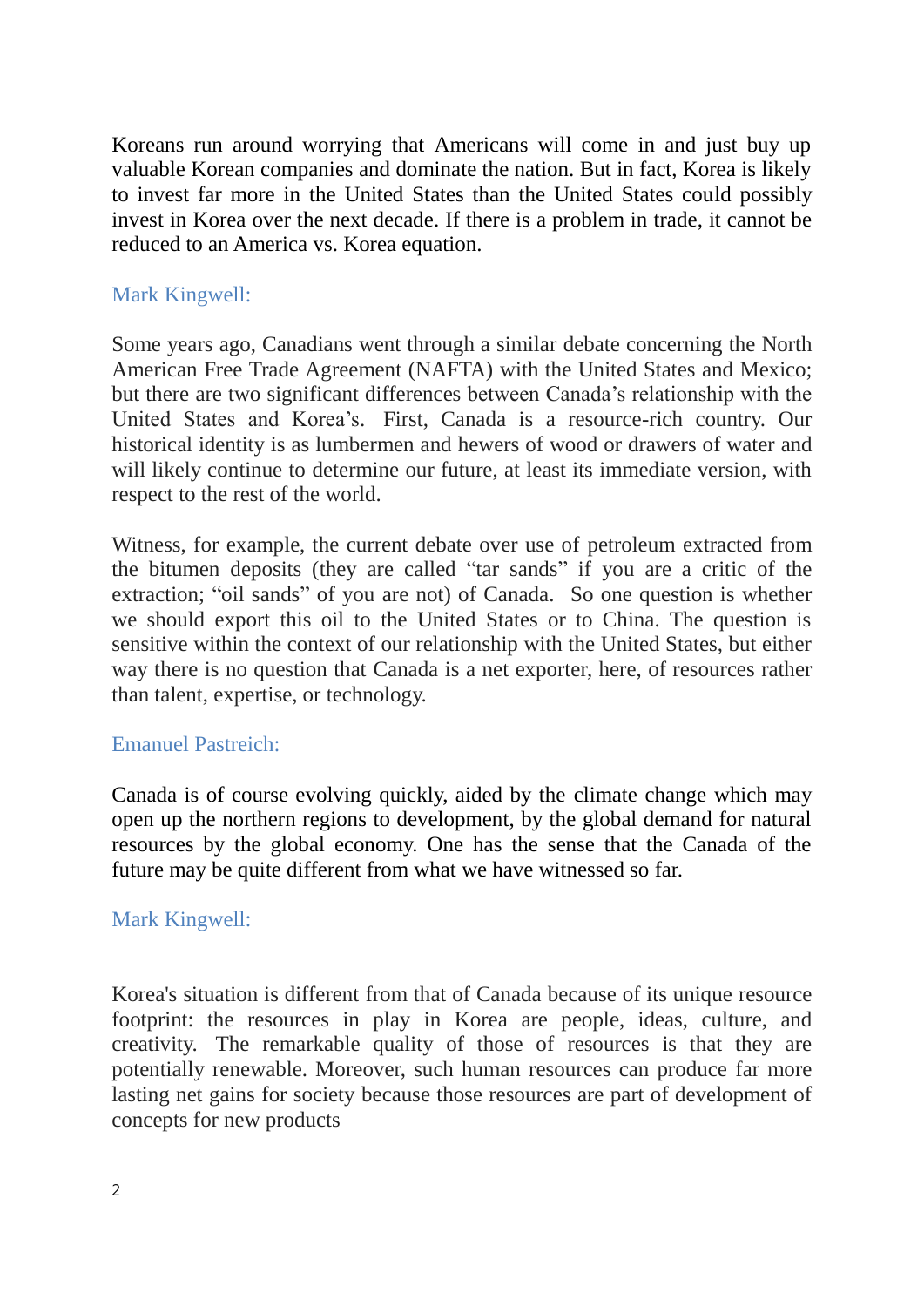So, although Korea is poor in natural resources, in fact Korea has less to fear from the usual risks associated with free trade than is the case for other countries.

Those risks for a partner who is less dominant are depletion of resources, economic dependence, depredation. From the outside, looking at Korea, free trade looks like a good bet for Korea's development.

#### Emanuel Pastreich:

The funny thing about resources is just how mixed a blessing they can be. Koreans lament that the country does not have any natural resources, but that may well be a blessing. Let us look what can happen to your country if it has natural resources. Dependence on natural resources keeps one from developing education or technology domestically because there are no interests to lobby for it. And it invites in much interference from the outside as companies rush to secure their control of those valuable minerals. Look at Saudi Arabia, or Nigeria if you want to see what the problems can be associated with excessive natural resources.

### Mark Kingwell:

The second big difference between the free trade agreement between the United States and Canada in 1994 and the US-Korea FTA this year, or other FTA agreements being negotiated with China and Japan, is the changes in the global economy since then. Globalization and economic and technological integration have processed so far since then that the nature of the challenges has changed.

Financial systems in particular are now so interconnected and as a result so fragile that any strongly trade-based economy is more or less at the mercy of global market ups and downs.

#### Emanuel Pastreich:

There is both a remarkable resilience to this new global trade system, and at the same time, a terrible fragility. I think it is too early for us to make a final call as to what the final nature of global trade will be, but it is a fundamental transformation of the global economy that extends beyond just cheap goods.

### Mark Kingwell: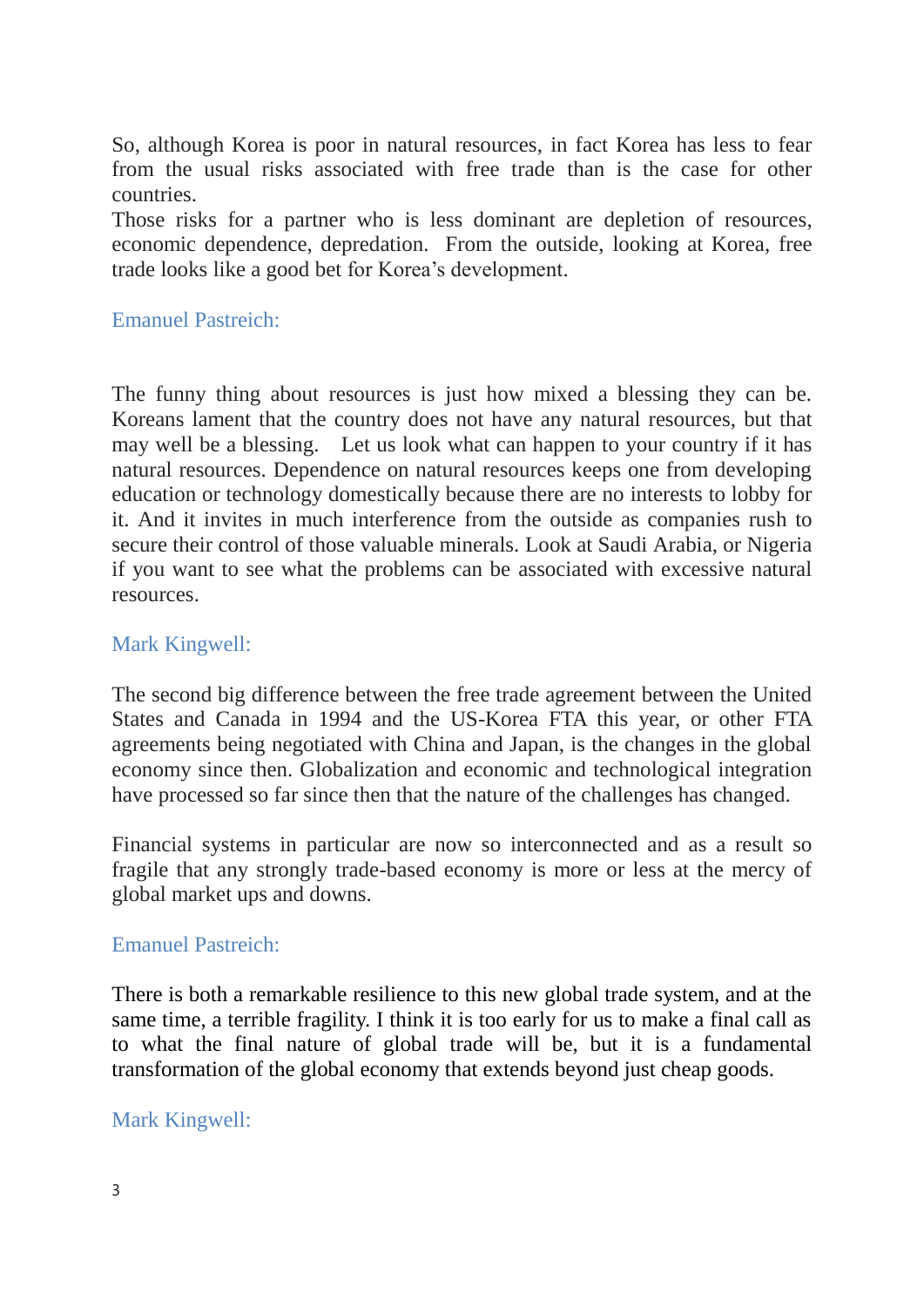That fragility, exposing the domestic economy directly to the vagaries of the global market, is real risk from globalization, not the spread of a McDonalds mono-culture and a "Pepsi-fication" of everyday life that was predicted back in the 1990s, and which exercised critics—myself included!

What we've seen since then is that instead of local cultures being decimated by homogenous corporate cultures, they have demonstrated an incredible ability as hybrid and local cultures to persist, even to thrive, in the midst of increasing global trade. Humans crave novelty, not sameness.

The tenacity of local cultures in the fact of global trade is very good news for Korea's culture-makers, even if the (cultural) transactions themselves take place with the threat of yet another unpredictable market collapse lingering in the background.

### Emanuel Pastreich:

One of the major problems in understanding free trade is that people see it as something brought about by powerful corporations, or presidents, or other special interest groups. Although there are any number of special interests pushing for free trade, ultimately trade and its recent expansion is powered by the development of technology and the increasing integration in logistics and distribution, not the agendas of the rich. Trade has become so perfectly automated and so impeccably seamless that goods can be transported with great ease internationally, sometimes, than they can be domestically.

So perhaps the question is not how can we roll back this system? That may not even be an option, but rather how can we modify its evolution to be more helpful to the environment and to average citizens.

### Mark Kingwell:

So on balance, I'd have to say—again, as an outsider—that FTAs are a good thing for Korea. Access to large markets more than offsets the possible downside risk of undue foreign influence. For that matter, the concept of "foreign influence" is changing, and almost, if not quite, a moot point in a world wherein everyone has to play on the same indexes and stock exchanges anyway.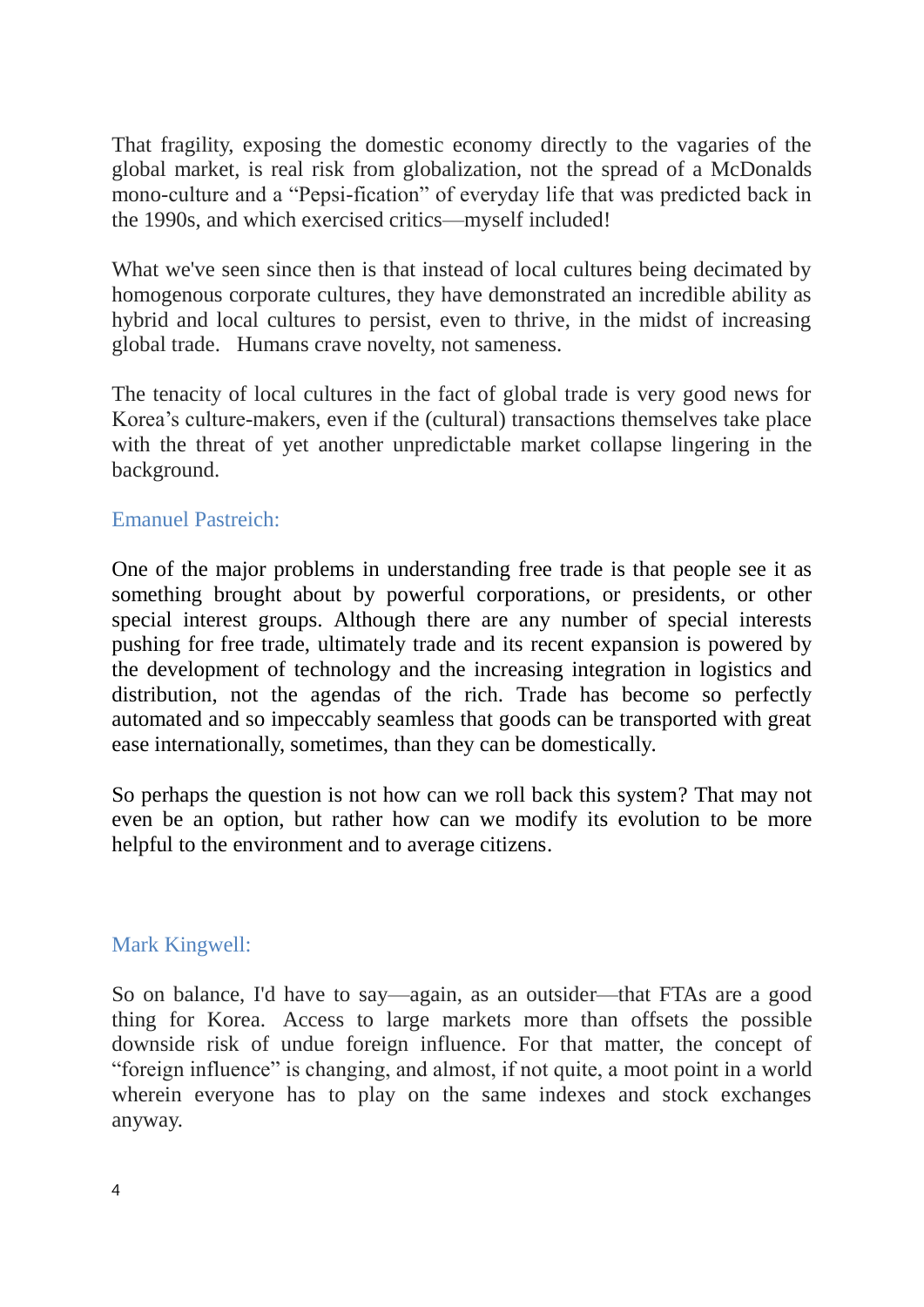The upside gains of increased trade for Korea could be tremendous: K-pop (to take one prominent example) is currently a relatively minor trend beyond the Pacific Rim; but freer trade could push it forward to be big globally, in terms of both value and cultural traction, as Japanese popular culture has become.

# Emanuel Pastreich:

One question we might ask is this: where trade is trade taking us, locally and globally, as citizens of the world and as a species? Trade is ultimately the exchange of goods from one nation to another across tremendous distances. In a sense the explosion of trade is the continuation of what Frances Cairncross famously referred to as "the death of distance." Technology has so advanced the transportation of goods over tremendous distances is no longer that expensive, or that burdensome. And as the processing of, shipping of and delivery of goods worldwide increasingly becomes a seamless cycle because of the total automation of ports and of the logistics chain, trade will increasingly link us together to an unprecedented degree.

Korea is at the center of this shift, with its strong commitment to international markets and its investment in ship building and sophisticated logistics. So Korea is really about a new generation of trade.

# Mark Kingwell:

You are of course correct to note that trade is inextricable from human civilization, and in the sense you mention, as embodied by Cairncross's phrase "the death of distance." Trade has also, incidentally, been the vehicle of other kinds of exchange in the past and today. Culture travels with goods, and so does language, art, ingenuity, manners, morals, ways of being and doing. These factors all stand on the positive side of the human cost/benefit assessment of trade.

But trade and markets should be distinguished in a fundamental manner from capital. We need to recognize that the current age is the dominated by capital markets hat have contributed to the all too common problem of the commoditization of everything. Indeed, we must go farther: the later stages of capitalism's global dominance, commonly known as "neo-liberalism," cast all judgments in terms of market value.

The "neo" of neo-liberalism expresses a movement from classical liberalism, which sought common ground between people in, for example, the rule of law,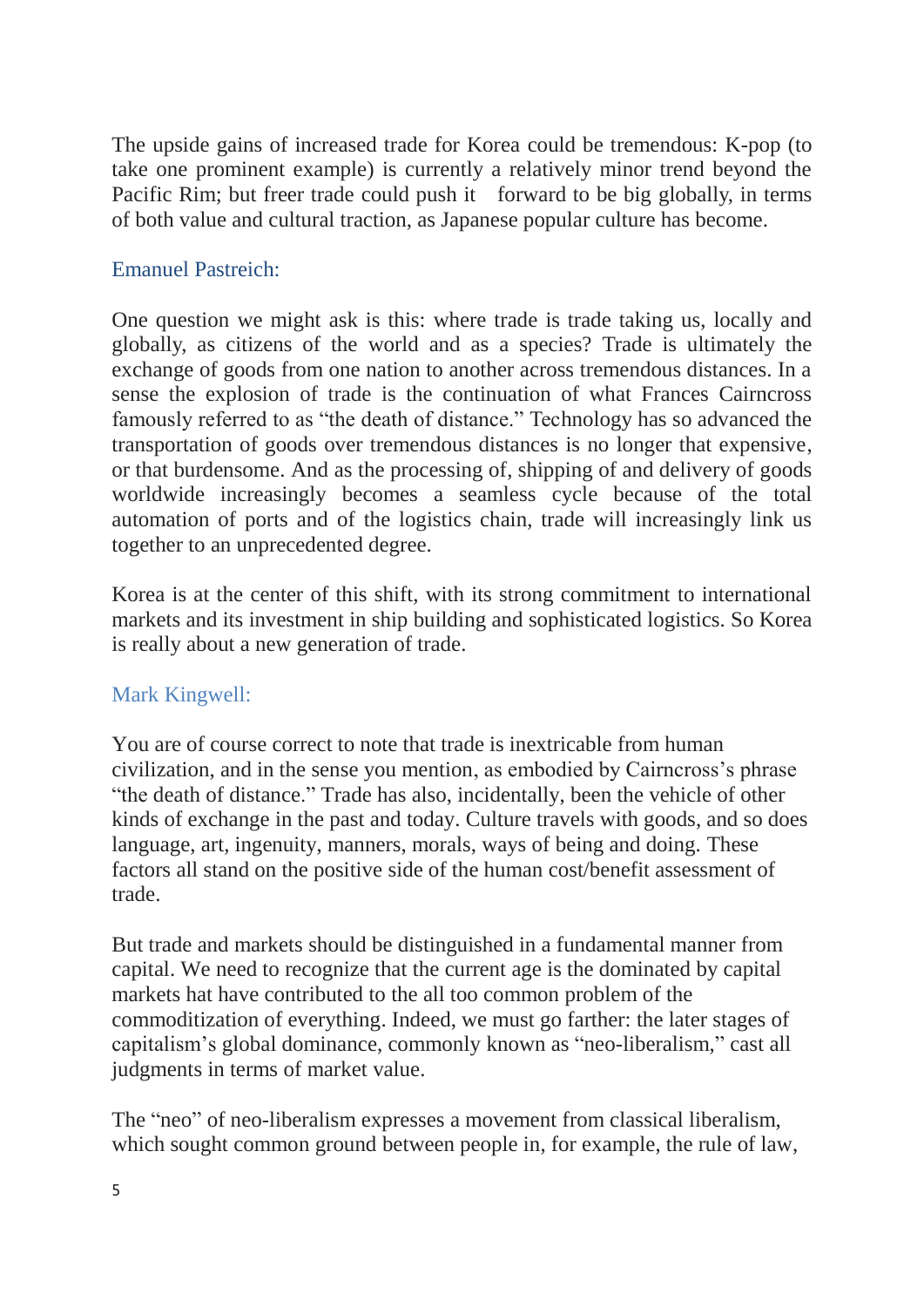or a universal franchise. That common ground was maintained while, as individuals, people were allowed to pursue their life goals, their religious beliefs and personal practices, free of state interference. Neo-liberalism is twist on this liberal ideology that suggests that you are free to pursue your life goals *as long a*s you submit your life goals that they may be judged against a common standard generated by an ideology of economic determinism.

This evolution of the definition of the concept of human freedom is a disastrous development which must now be placed on the higher-order "cost" side of human value. To take just one familiar example, pertinent to our current exchange, the value of a non-vocational university education is now habitually assessed as either (a) something that must produce a job as its logical outcome or (b) something pursued for entirely personal amusement, a luxury good whose value is similar to the status-conscious purchase of a pair of brand-name shoes or an "elite" automobile.

Entirely lost between these two reductive options is the idea that education, including especially humanistic education, might be a good for all of human society in and of itself. That is to say, we have lost sight of the fact that education is a part of the public trust, a domain that is not subject to market forces that includes thriving culture, national parks, urban public spaces, and so on. Instead of being able to allude to such a public trust in defense of these institutions, however, one is constantly subject to demands for evidence of the "usefulness" or the "market demand" for such things. In the United Kingdom, academics are ranked on the basis of their "impact," or how many other people quote them. "Impact," however, does not have any clear relationship to truthfulness or to significance.

We need to fight this tendency to assess everything in terms of its price or its usefulness. Such thinking is an essential perversion of human possibility and even of the healthy human interactions that can be found in trade. Not everything can be, or should be, measured in dollars. These days, the label "useless" is almost always intended as an insult. I know something of this tendency from my vast experience as a philosopher who occasionally moves in the public sphere.

We should heed Aristotle's wisdom and reverse the polarity: "What is the use of 'use'?" he asked, indicating that we should begin our human questions by questioning, rather than assuming or, worse, letting the transactional market determine, the nature of purpose and value.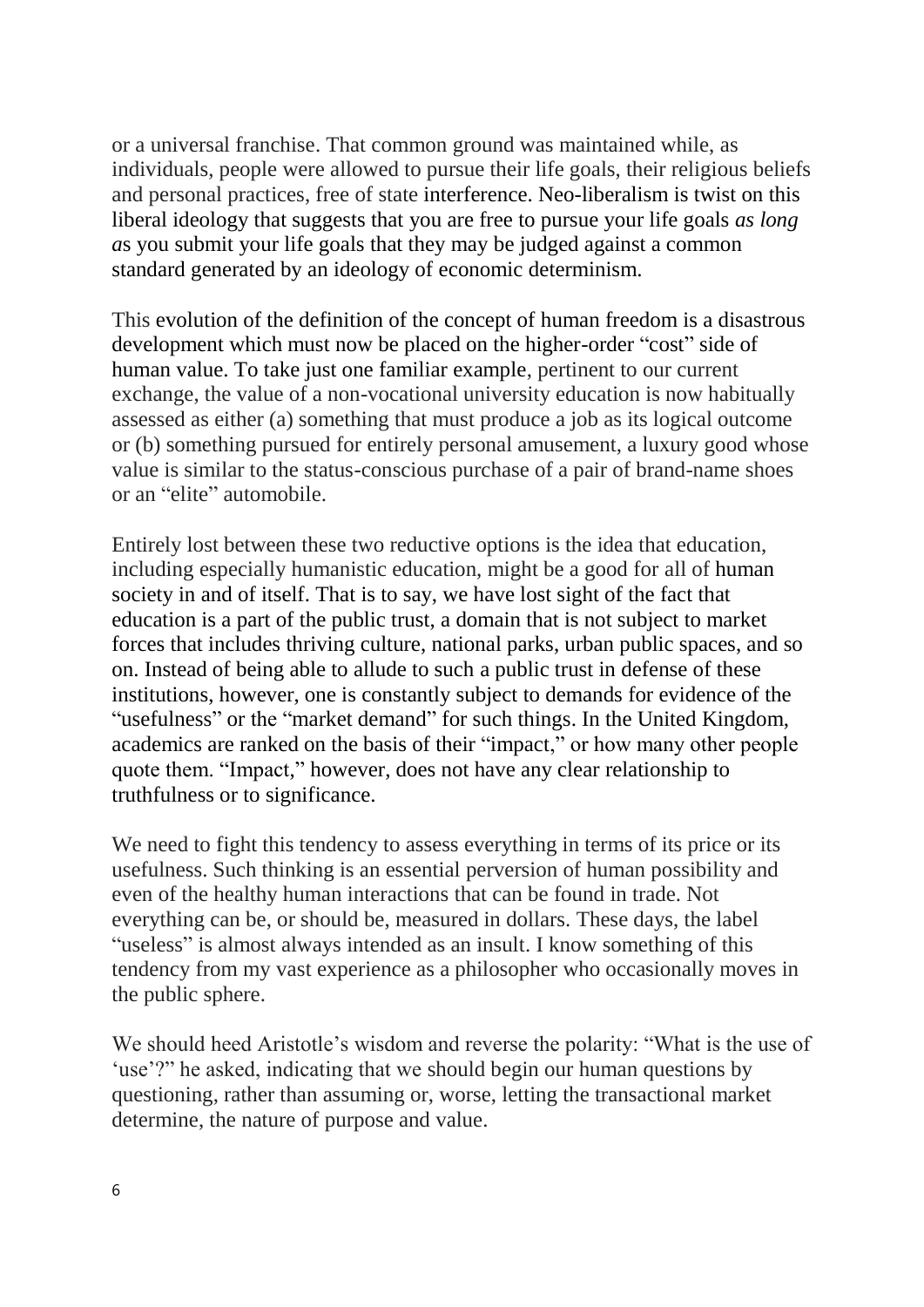### Emanuel Pastreich:

Your distinction between trade and capital, or the manner in which we perceive objects, is most apposite. Such a distinction gives us the spiritual and intellectual space to define again the meaning of such transformations. In a sense to take the simplistic position of being "anti-globalization" is to give up one's capacity to define the meaning of changes, to become a passive victim of circumstances without any hope of agency. If we are facing the later stages of "The Great Transformation" as Karl Polanyi put it, the rise of a market society in which everything is seen in terms of its value, then the first step is to understand that change and work to redefine its significance.

Right now, many associate this global integration, and by extension free trade, with the growth of income disparity, the domination of multinationals. Some also blame global trade for the dependence on "markets" as the ultimate determinant of policy and growth and also for the destruction of the environment through needless consumption and reckless exploitation of natural resources.

All these criticisms are legitimate, and we must be careful about how trade develops, and specifically, as you suggest, we must question the relationship of trade to the flow of capital. In a sense we need to go back to the basics of what trade is and why it happens.

But have we truly wrapped our minds around the question: what are the full implications of trade for humanity, and what trade might become in the future? It may seem an odd thought, but I wonder whether trade will ultimately be not just the problem that we face today, but also the ultimate solution to that problem.

Trade has the remarkable ability to create an integrated global system in a way that the United Nations or other institutions have not done so vet. Could trade, or some part of the global trade system, be the basis for a peaceful system for true global governance? Maybe. The trade system, manufacturing, logistics, shipping, distribution and sales, forms an integrated global network. I would say that trade is the only truly effective form of global governance today.

# Mark Kingwell: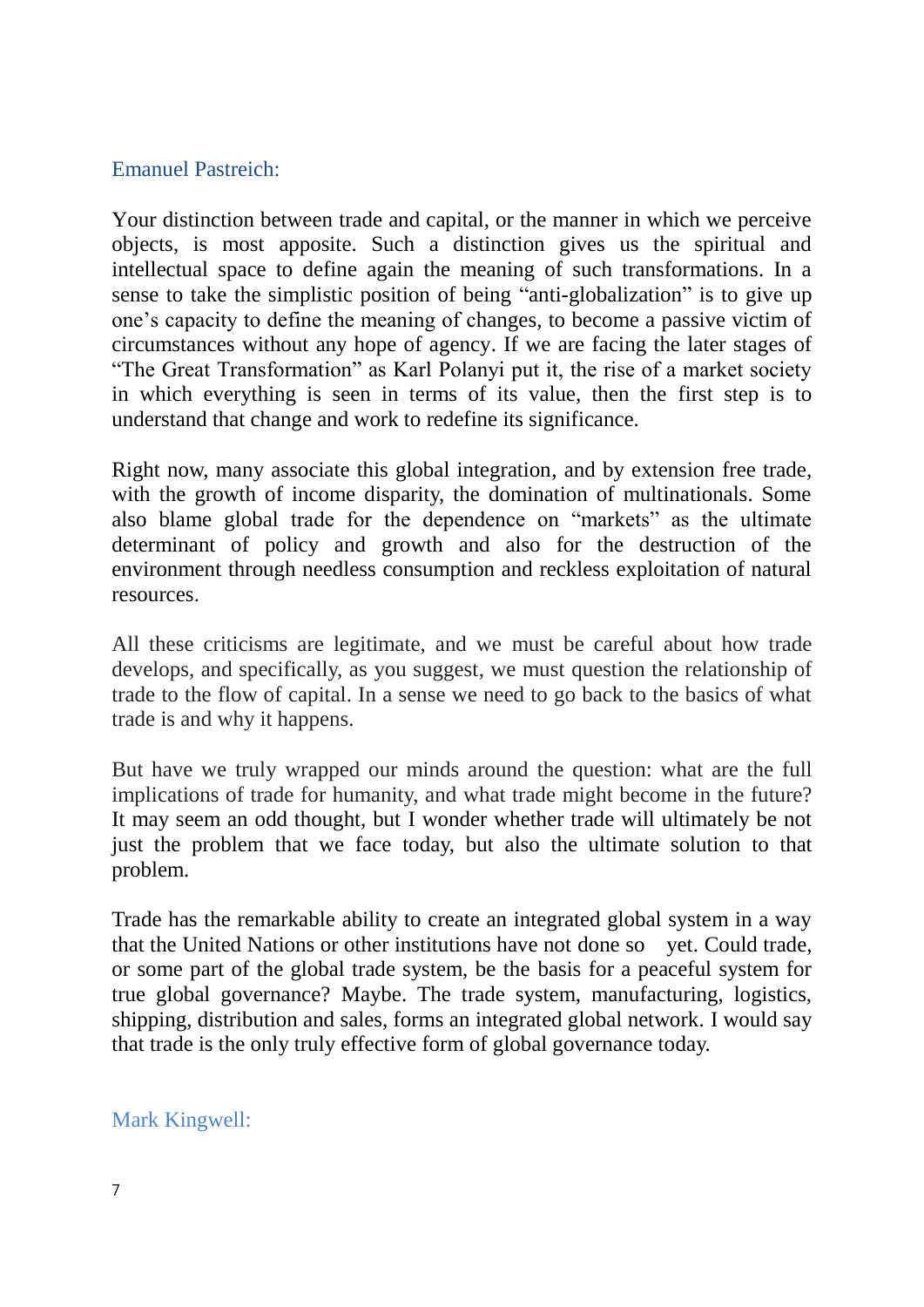The concern many raise about income disparity is absolutely legitimate, both between nations and within nations. Statistics show that wealth has never been more concentrated than it is at present, and this trend is particularly true in the nations that fancy themselves the most egalitarian and democratic. The same statistics suggest that most believe income distributions to be far more equitable than in fact they are; and that the same people would prefer that income distributions be even more equitable in order for a society is to be considered "just." The first problem for us in thinking about income inequality is to make the reality of the concentration of wealth visible to those who are unaware of the problem. How we achieve this goal is, of course, a matter of extensive disagreement,

One place to insert a wedge in the process may be the idea of "regulation." Free-market cheerleaders tend to speak as if regulation is always a bad thing and is always the work of interfering governments. They portray regulation as at best a hindrance on growth and at worst a form of socialistic "class warfare" – the political phenomenon referred to in Korea as the rise of "populism." The logical error in their rhetoric should be obvious, and all the more so in light of the bank bailouts and stimulus-package spending that followed the 2008 market meltdown in the United States. Markets are : always regulated. The only question is whose interests are served by the existing regulations. There is no such thing as an unregulated market, except perhaps in the simplest form of barter market, and even there one would expect to find some limits on times and trades. So the anti-regulation rhetoric is just self-serving nonsense, intended to occlude the benefits afforded to corporations and companies in terms of taxes, access, and protection, even as it bashes any attempt to make tax systems more progressive.

A similar sleight of hand lurks in the standard right-wing complaint about "redistributive" taxes. All taxes, like all markets, are distributive. In such arguments, it is suggested that there previously existed a pristine status quo ante of a totally free market, like Locke's state of nature I suppose, which is preyed upon by wicked bureaucrats intent on giving "my" money to someone else. Money has no meaning outside a social system; conceptually money does not, and cannot, predate that system. Even Locke knew this, and that is the reason was why he was wary of currency.

But Locke was wrong that property is a natural holding. Property is no more nature than is currency. Both are systems of trust, protection, and redemption that depend on the behavior of others, and their free participation in a system, in order to function. Hence the nonsense of complaints about "redistribution" in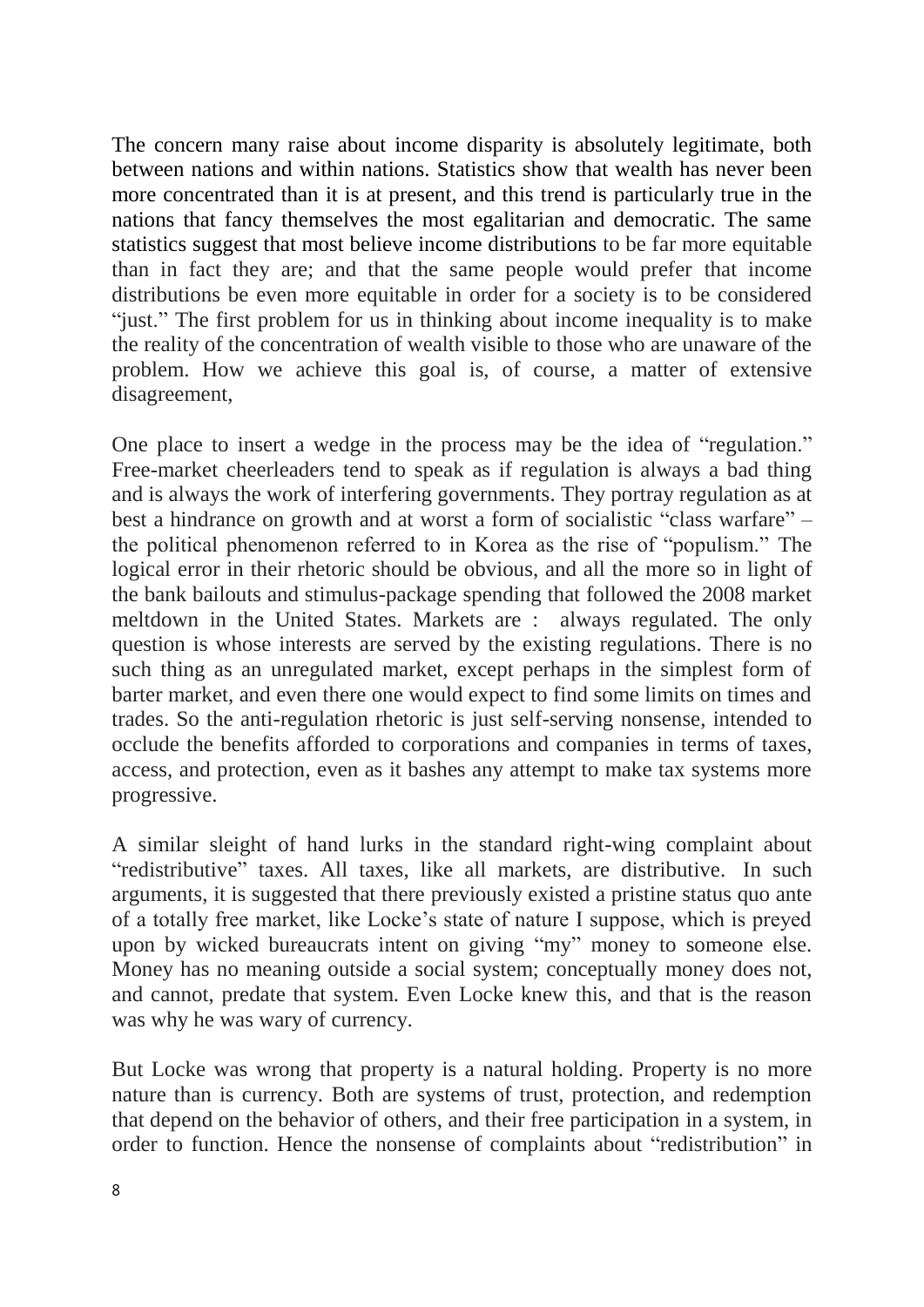the face of the fact that property is necessarily a set of constant, freely negotiated, distributions.

### Emanuel Pastreich:

There are several transformations taking place at once. One is the advance of tec hnology that allow for integrated global systems, and that allow us to classify an d track basically everything in a numeric manner. Some parts of this transformat ion may be inevitable, and in many cases, the development of technology is val ue neutral. The second transformation is in the realm of concepts and assumptio ns. That is to say the arguments made about what is happening, and why. Here we wonder into the swamp of causality. Does technology drive the change in thi nking, or does the change in thinking drive the acceptance of new systems? The re is no easy answer, except to say that awareness of the two aspects of experien ce: what happens and how we explain what happens, is the first step towards a s olution. As Confucius put it, we must start with the "rectification of names"  $\mathbb E$ 名

that is to say, the biggest ethical problem we face is the gap between the terms we employ and the Institutions they describe. In the modern vernacular, that me ans that we are in ethical trouble if we keep calling something a "market" or a " bank" long after it has ceased to serve the function it had when we first gave it t hat name.

# Mark Kingwell:

I think the key to future global trade is not just more of the same, especially if "free trade" comes burdened with the toxic ideology of neo-liberalism, combined with those these bits of nonsense about "deregulation" and "redistribution." In fact, the key may lie in an altogether non-transactional part of human life. I mean the idea of a gift economy which functions beneath, or beyond, the contractual economy of money and goods. What we can all gain from trade is not simply what the parties involved in a given transaction can gain. It is, rather, the social intercourse and human freedom associated with the trade, together with the sense of common participation and sympathy, that makes for a functioning social system. The purpose of trade -- to return to my Aristotelian idea -- goes well beyond trade.

If this argument seems mystical or "useless," I suggest that you consider the idea of a work of art. "The mere object is not the work of art," Martin Heidegger wrote. He meant, in part, that the work art cannot be confined to the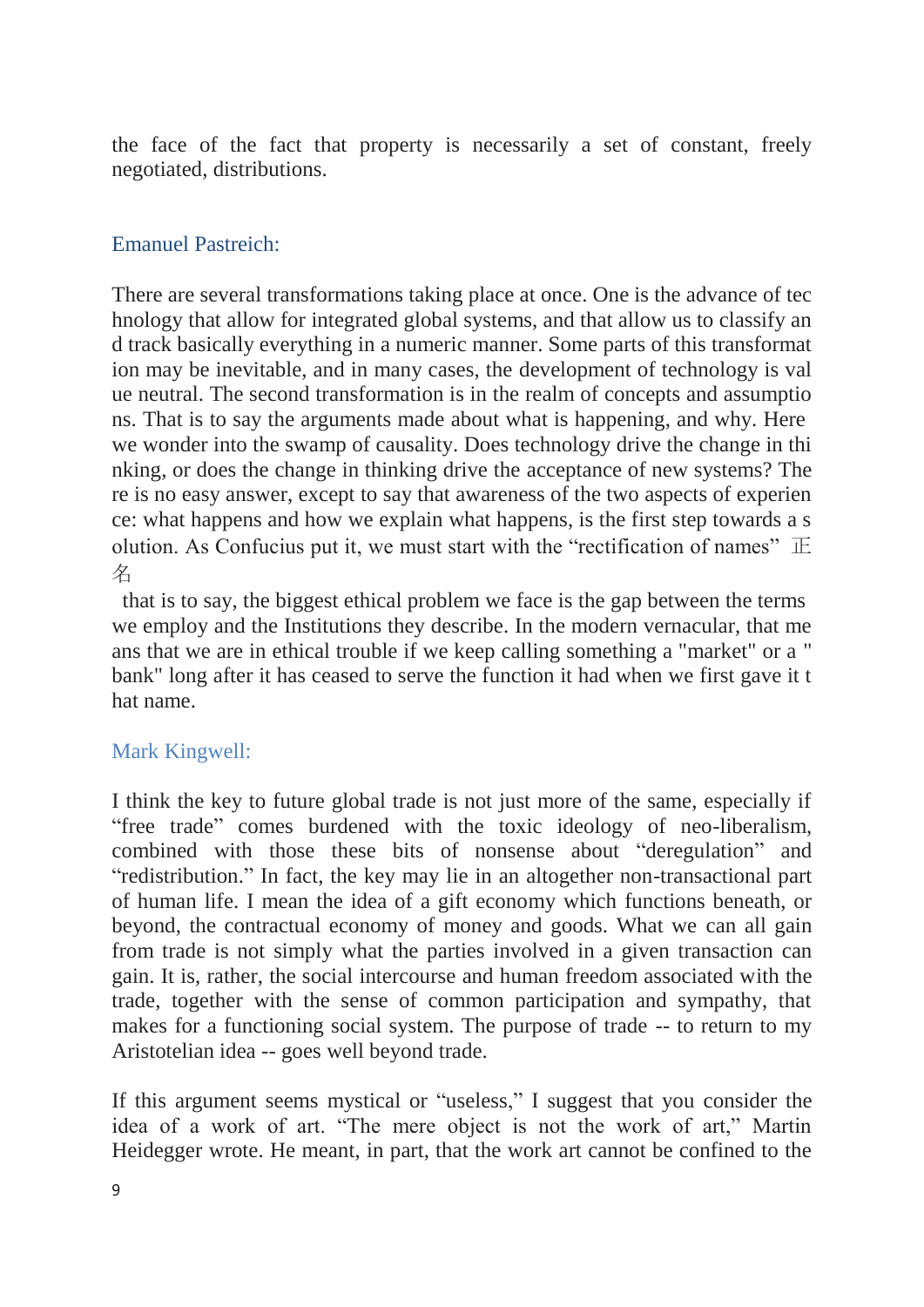fact, or the fate, of the physical object which hangs in a museum or is observed in a gallery. Heidegger did not concern himself with non-physical art, in part because the influence of his thinking was what later gave rise to such art. A small but important consequence of this insight into art is, then, that although the object may be bought or sold in a transactional economy, that is to say that it may fetch a specific price at auction or in a sale, the value of the work of art is not determined by that price. The price measures something, to be sure: someone's willingness to pay for possession. But that is all it denotes.

All transactions should be seen as potential gifts, and there is no gift when the giving is subject to return and reciprocity. The true gift is a surfeit of expectation, an unresolved remainder, the part of life that can never be reduced to price, but which, therefore, has the greatest and most lasting value. How's that for useless?

### Emanuel Pastreich:

Interestingly, the Daoist philosopher Zhuangzi made uselessness the center of his prescription for the political economy. In a sense, he was suggesting that the nation is like a wheel. In order for the nation to function, it must have a part that does not move in the same sense that in order for the wheel to function, it must have a hub which rotates but never moves. For the hub to move is for the system to fall apart. In the economy, or in trade, the problem is perhaps that we must make sure there is a domain that is not monetary exchange in order to assure the health of that part of the economy that is.

But I think there is also a certain value in questioning the origins of trade and commerce and the possible technological aspect of the problem.

Technological origins? Well we would say we trade because we consume and we consume on because we desire. But now we are locked into a system in which it seems that unless we consume more than we need, the economy will cease to function. Everything is predicated on the desire of humans for more and more. The common sense explanation for this development is that people have become more greedy, more self-centered. But why? That part of the equation remains unanswered.

I would suggest, however, that human nature has probably not changed significantly in the last two hundred thousand years. The cause of this transformation must be found elsewhere. I do not have an answer, but I would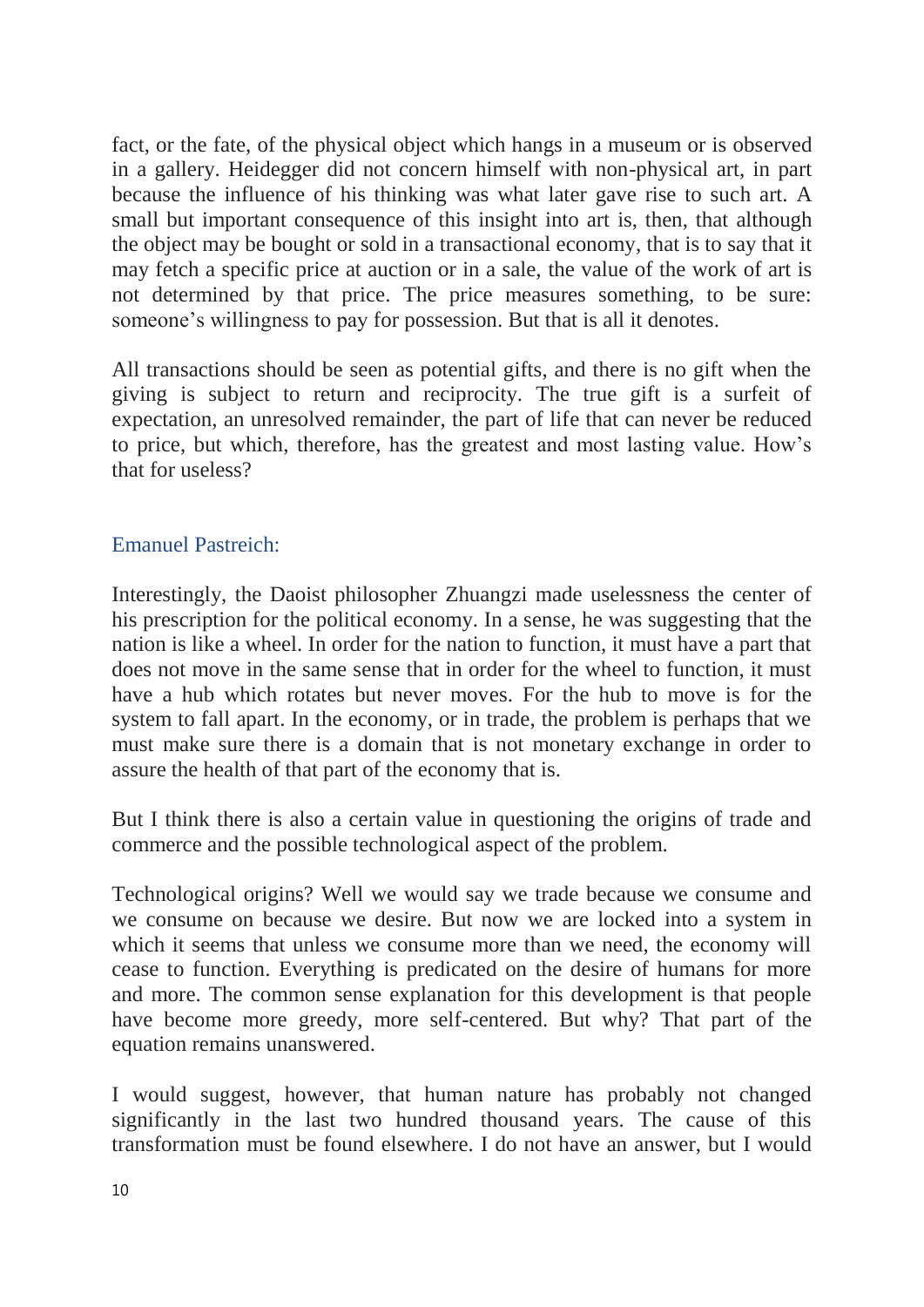suggest that this question should be central. Not to complain that people are greedy, but rather consider why that transformation happened.

One intriguing possibility is that technology itself is not just a manifestation of human desire, the drive to create the things that people want, but is also a stimulant, and even the driving force for the wants of modern society. That relationship is present in the super-saturated world of marketing, wherein the advertiser must create demand. But that is only a small part of the picture. We live in a society dominated by Moore's Law—"law" may not be the right word- -that suggests that the number of transistors that can be placed on an integrated circuit doubles every 18 months. So the ability to process and produce information increases exponentially, far out of line with the imperceptible pace of human evolution or the glacial pace of cultural change. The resulting surplus drives consumption, the creation and consumption of things is the only way to keep up with the demands placed on our tightly formed system by the glut of information.

# Mark Kingwell:

I'm wary of any philosophical theory that leans too hard on a notion of human nature, especially if it turns on the unchanging quality of such nature. That kind of theory is usually a form of special pleading about the author's particular preferences for what counts as "natural" or it embraces a kind of fatalism, as in claims that something is "just human nature." So I'm glad that that is not what you are suggesting!

Whether technology is the great driver of the developments we might as well call, at this late stage, modernity . . . well, as you suggest, this at least is a good question, one worth pursuing philosophically.

At first glance, there is much truth in the suggestion. Clearly the cycles of production and consumption that are so typical of "developed" societies would be impossible, maybe even inconceivable, without the advanced technologies embedded in the various production lines. I suspect, though, that humans are so deft at exploiting the desire for relative position that it wouldn't really matter what we produced, as long as it facilitated conspicuous and invidious consumption, or reinforced social status. This trend is what the French sociologist Pierre ourdieu aptly analyses in his wonderful magnum opus, *Distinction.* In other words, what distinguishes us from others could just as well be beads and shells as Ferraris and iPhones. The essential issue is limited possession, or the display of status.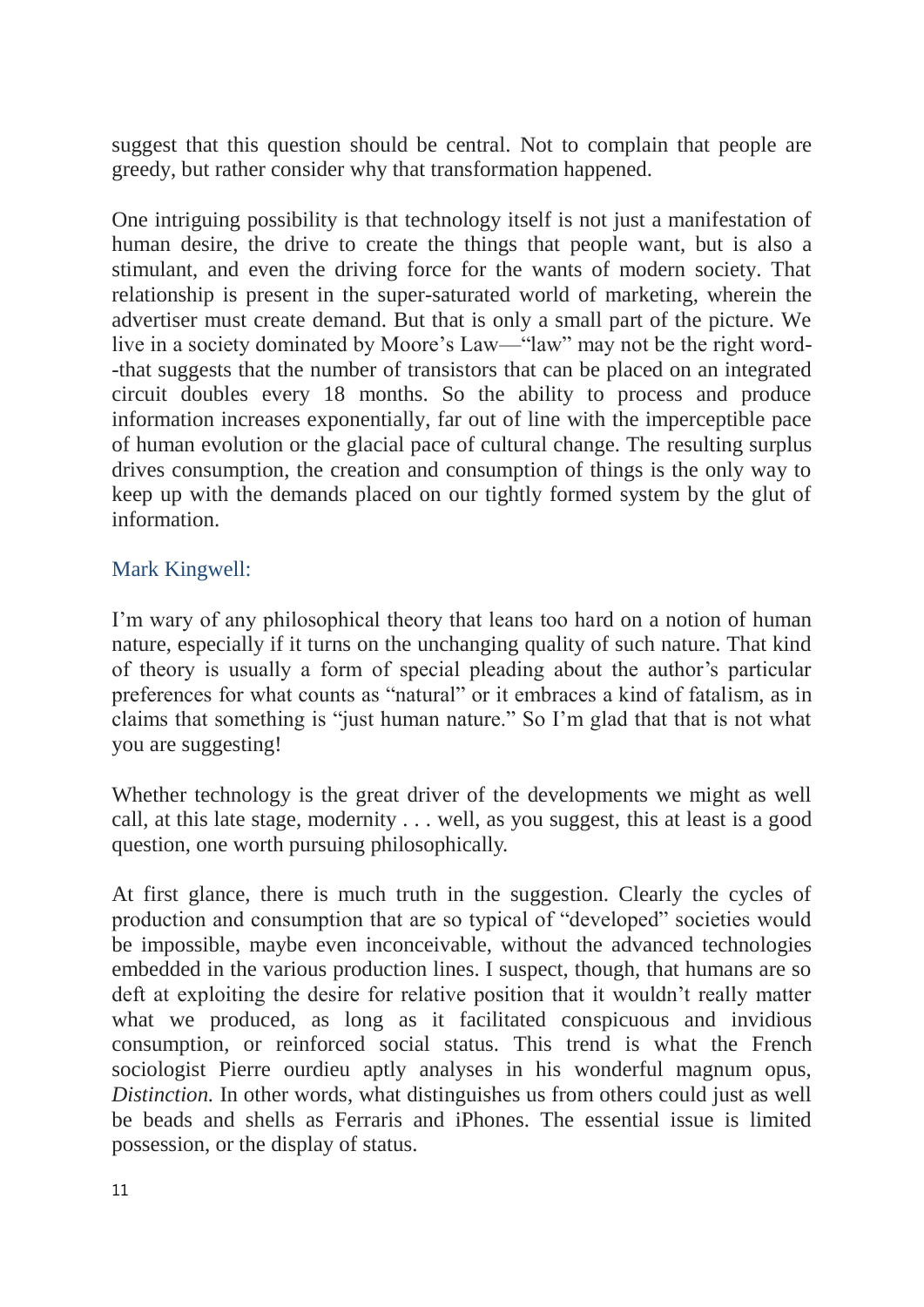This way of talking, which is clearly derived from Thorstein Bunde Veblen, may seem to endorse just the sort of "unchanging human nature" argument I resisted just a moment ago. But it really just takes a kind of socio-evolutionary baseline as the starting point of an effective social critique. Humans are pack animals, highly developed primates. Humans find pleasure and meaning in what Thomas Hobbes, four hundred years ago, defined as "relative esteem," that is to say power. But that is the beginning of the story, not its end.

Can you shape and direct human desire? Of course you can. That is precisely what artists, advertisers, technologists, and politicians have been doing, and continue to do, for so many centuries. Can you have a social theory that does not begin with the very idea of human desire? Absolutely not, and yet this is a mistake that theorists make over and over.

Having said that, desire is not simple, or uni-directional. The same desires that give rise to social status-seeking can also generate competitive giving that benefits everyone. The same technological toys that fuel consumerism can in a different context make vast numbers of people happier, safer, and more secure. The same qualities that feed constant war and encourage brutality between humans can be transformed into the moral courage necessary to take risks and make sacrifices for causes of genuine worth.

The biggest mistake we can make about technology, though is to accept the dangerous idea that technology is somehow "neutral" or "value-free." This is the largest single lie in the entire discourse surrounding technology, and, amazingly, that perspective on technology is persistent despite the demonstrable accuracy of analyses by such thinkers as Martin Heidegger and Jacques Ellul. Technologies always have tendencies, if not explicit purposes, that embody and express values. They are, after all, made to achieve certain envisioned ends. You can kill someone with both a pillow and a gun; but only the gun is explicitly designed with the intention of inflicting harm on physical bodies. There is nothing neutral about that.

Or consider a much-discussed recent phenomenon. Social media like Twitter and Facebook may allow for swift and pleasant communication between friends; they might even aid certain kinds of political action. But they also, and very obviously, enhance data-mining and targeted advertising, in effect making their uses a commodity which is being produced and consumed at the very same time. This may, indeed, be the endpoint of technological production and consumption, where the product consumed is the individual ingested as a product under the